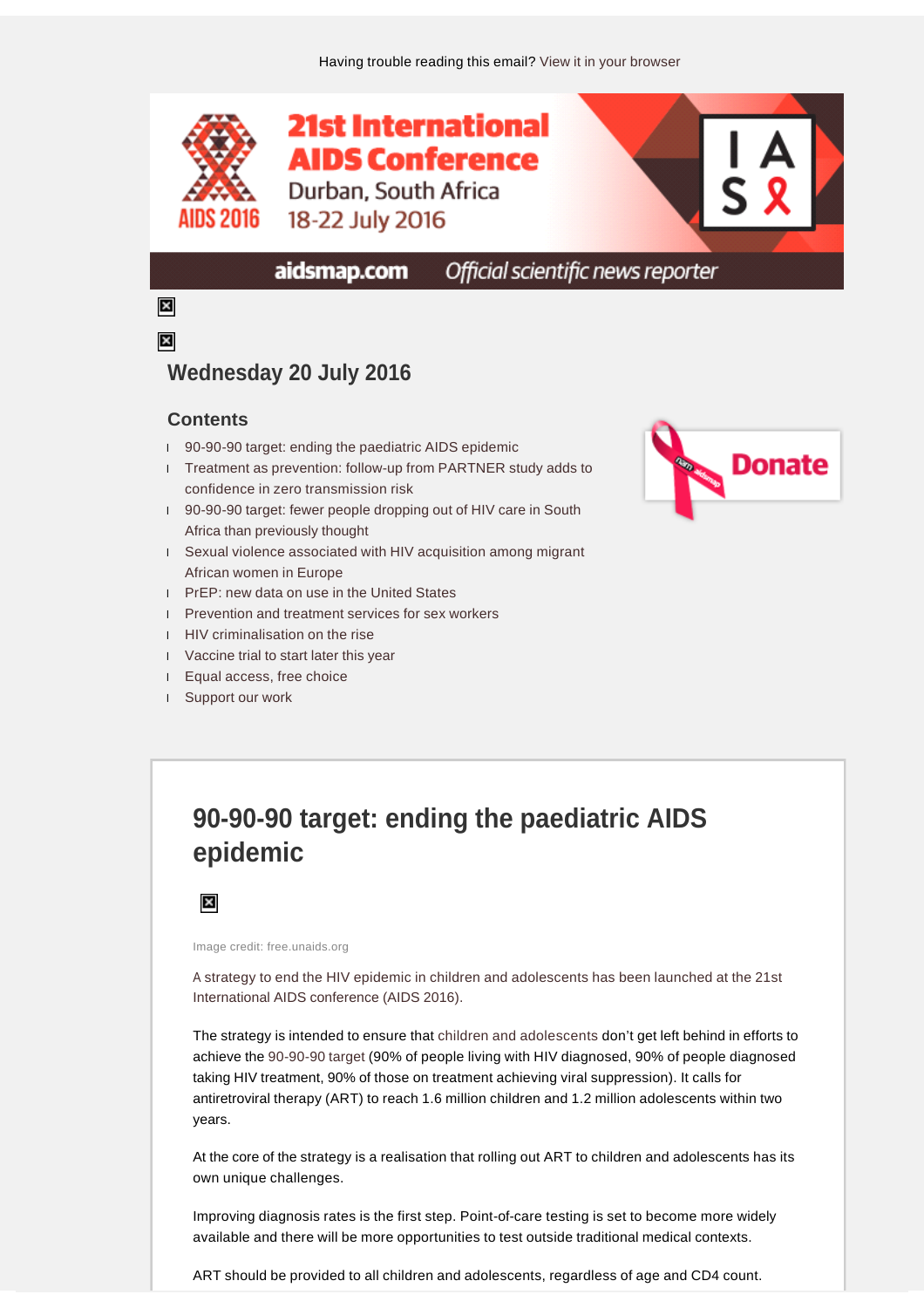Simplified regimens are also a priority.

Viral suppression can be especially challenging, in part due to adherence difficulties, but also due to drug resistance. But innovations in service delivery – such as nurse-led clinics and integration of peer support – can help improve retention in care and treatment outcomes.

Delegates were told there was a moral imperative to act now.



Youth activism at AIDS 2016. Photo by Liz Highleyman, hivandhepatitis.com

[New research showed the importance of taking immediate action](http://www.aidsmap.com/HIV-treatment-programmes-need-to-prepare-for-the-youth-bulge-South-African-experience-shows/page/3072247/). The conference heard that South Africa is on the verge of a "youth bulge" in its HIV epidemic. Rates of [vertical transmission](http://www.aidsmap.com/Prevention-of-mother-to-child-transmission/cat/1483/) are falling and survival of children born with HIV is much improved. Data collected between 2004 and 2014 confirmed this shift in the demographics of the country's epidemic, as children born with HIV in the 2000s begin to reach adolescence and HIV infections among adolescents remain high.

Young people transitioning from paediatric and youth-friendly services into adult care often have difficulties attending follow-up appointments and problems taking treatment are also common. Treatment programmes in sub-Saharan Africa were urged to plan and prepare for this growing population.

**Related links** 

[Read 'New strategy aims to end AIDS in children by 2020' on aidsmap.com](http://www.aidsmap.com/New-strategy-aims-to-end-AIDS-in-children-by-2020/page/3072415/)

[Read 'HIV treatment programmes need to prepare for the 'youth bulge', South African](http://www.aidsmap.com/HIV-treatment-programmes-need-to-prepare-for-the-youth-bulge-South-African-experience-shows/page/3072247/)  experience shows' on aidsmap.com

[Visit our AIDS 2016 conference webpages](http://www.aidsmap.com/aids2016)

**Treatment as prevention: follow-up from PARTNER study adds to confidence in zero transmission risk**

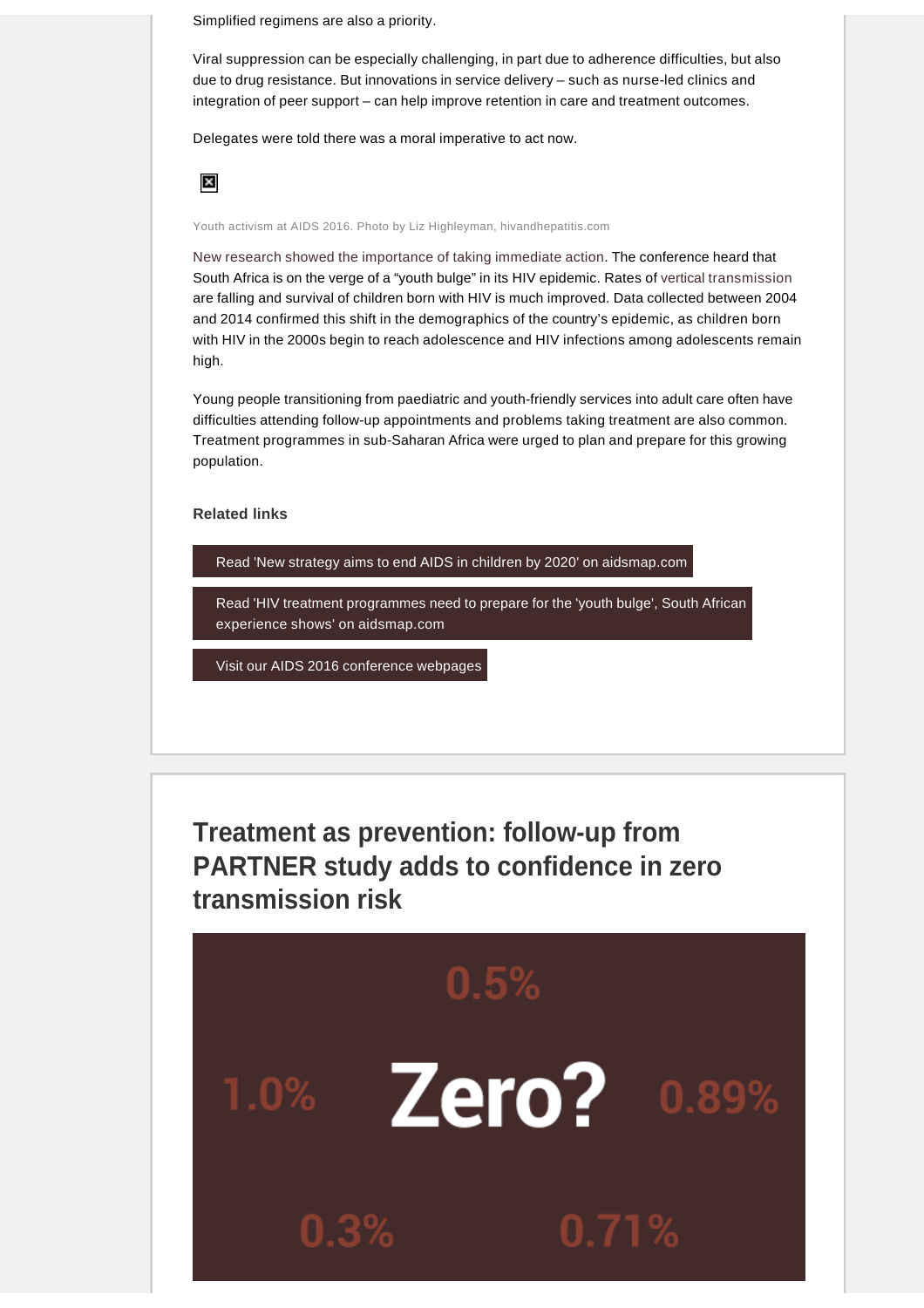[New data from the PARTNER study looking at the infectiousness of people taking virologically](http://www.aidsmap.com/More-confidence-on-zero-risk-still-no-transmissions-seen-from-people-with-an-undetectable-viral-load-in-PARTNER-study/page/3072326/)  [suppressive ART has added to confidence that individuals with an undetectable viral load are](http://www.aidsmap.com/More-confidence-on-zero-risk-still-no-transmissions-seen-from-people-with-an-undetectable-viral-load-in-PARTNER-study/page/3072326/)  [extremely unlikely to transmit HIV to their sexual partners –](http://www.aidsmap.com/More-confidence-on-zero-risk-still-no-transmissions-seen-from-people-with-an-undetectable-viral-load-in-PARTNER-study/page/3072326/) the risk may even be zero.

The research involves serodiscordant couples (couples in which one person is living with HIV) and is looking at the efficacy of [HIV treatment as prevention](http://www.aidsmap.com/Undetectable-viral-load-and-treatment-as-prevention/cat/1624/). [Results released in 2014](http://www.aidsmap.com/No-one-with-an-undetectable-viral-load-gay-or-heterosexual-transmits-HIV-in-first-two-years-of-PARTNER-study/page/2832748/) showed no transmissions after sex without a condom when the HIV-positive partner had an undetectable viral load.

The latest data were collected from 888 couples, 38% of them gay men. Each couple was followed for an average of 1.6 years.

There were eleven new HIV infections – but viral sequencing showed that, in every case, the virus acquired by the HIV-negative partner was quite different from their partner's virus, suggesting it had been acquired outside the relationship.

The vagaries of statistical analysis mean that researchers are not yet prepared to say that an undetectable viral load means a zero risk of transmission – but that may well be the case, and the lack of any transmissions in couples – gay or heterosexual – in the context of an undetectable viral load is remarkable.

The study will last for another year with final results reported in 2018.

#### **Related links**

[Read this news report in full on aidsmap.com](http://www.aidsmap.com/More-confidence-on-zero-risk-still-no-transmissions-seen-from-people-with-an-undetectable-viral-load-in-PARTNER-study/page/3072326/)

# **90-90-90 target: fewer people dropping out of HIV care in South Africa than previously thought**



Photo by Greg Lomas / Scholars and Gentlemen / Médecins sans Frontières

[Research appears to have substantially under-estimated the proportion of people living with HIV](http://www.aidsmap.com/Far-fewer-people-drop-out-of-HIV-care-in-South-Africa-than-previously-thought/page/3072435/)  [in South Africa who are retained in care, a key step in the HIV treatment cascade and essential to](http://www.aidsmap.com/Far-fewer-people-drop-out-of-HIV-care-in-South-Africa-than-previously-thought/page/3072435/)  [achievement of 90-90-90 targets.](http://www.aidsmap.com/Far-fewer-people-drop-out-of-HIV-care-in-South-Africa-than-previously-thought/page/3072435/)

Studies involving individual clinics have consistently shown that a large proportion of people drop out of care.

However, research based on individual treatment centres may not represent the true picture, as it's usually unable to take into account people moving to another clinic.

Investigators therefore examined data collected by the South African Health Laboratory Service. It has information on over 9 million individuals, including the 3 million people taking ART.

Investigators tracked approximately 67,000 people who started ART in 2004/05.

Clinic-based records suggested that only 17% were still in care nine years later; but system-wide recording showed that 54% were actually accessing care at the nine-year follow-up interval.

Women were more likely to be retained in care than men, and overall the study shows just how common internal migration is among people with HIV in South Africa.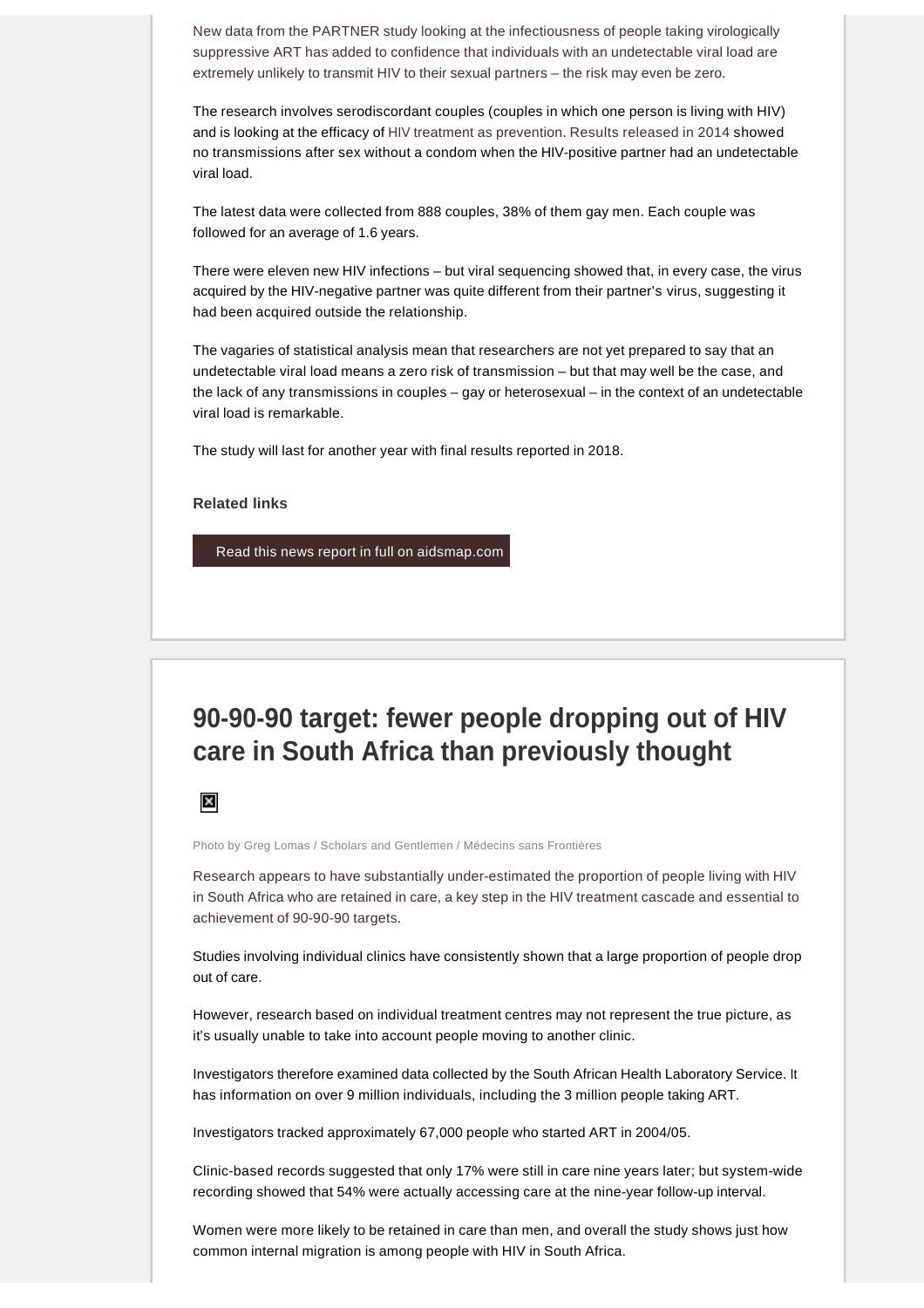[Read this news report in full on aidsmap.com](http://www.aidsmap.com/Far-fewer-people-drop-out-of-HIV-care-in-South-Africa-than-previously-thought/page/3072435/)

# **Sexual violence associated with HIV acquisition among migrant African women in Europe**



Julie Pannetier presenting at AIDS 2016. Photo by Roger Pebody, aidsmap.com

[Migrant African women who acquired HIV after moving to France were four times more likely to](http://www.aidsmap.com/Strong-association-between-sexual-violence-and-African-women-acquiring-HIV-in-Europe/page/3072108/)  [have experienced sexual violence than other migrant women.](http://www.aidsmap.com/Strong-association-between-sexual-violence-and-African-women-acquiring-HIV-in-Europe/page/3072108/)

The research suggests that sexual violence is an important risk factor for migrant women acquiring HIV while living in Europe.

The research involved approximately 1000 women, all born in Africa and now living in the Paris region. They were interviewed about their life histories, exploring events before and after their migration to France.

A total of 156 women acquired HIV after moving to France; 24% had experienced forced sex, including 15% who reported that this occurred while living in France.

Women who migrated after being threatened in their country of origin, and also those without stable housing or living with family or friends were especially likely to report sexual violence.

Vulnerability to sexual violence was especially high during the first year after migration to France and at the time of sexual debut.

Separate research showed that a large number of migrants acquired HIV after moving to Europe. In Italy, Sweden and Belgium, between 23 and 29% of migrants living with HIV acquired the infection after arriving in Europe – the figure was even higher for the UK, at 43%.

**Related links** 

[Read this news report in full on aidsmap.com](http://www.aidsmap.com/Strong-association-between-sexual-violence-and-African-women-acquiring-HIV-in-Europe/page/3072108/)

# **PrEP: new data on use in the United States**



Scott McCallister presenting at AIDS 2016. Photo by Jan Brittenson, hivandhepatitis.com

[Data collected from pharmacies suggest that over 79,000 people started](http://www.aidsmap.com/PrEP-use-exceeds-79000-in-US-pharmacy-survey-but-some-groups-lagging-behind/page/3072084/) Truvada [\(tenofovir/emtricitabine\) pre-exposure prophylaxis \(PrEP\) in the US during the past four years.](http://www.aidsmap.com/PrEP-use-exceeds-79000-in-US-pharmacy-survey-but-some-groups-lagging-behind/page/3072084/) PrEP use was especially high among gay men in large cities, with prescriptions lagging behind in other groups.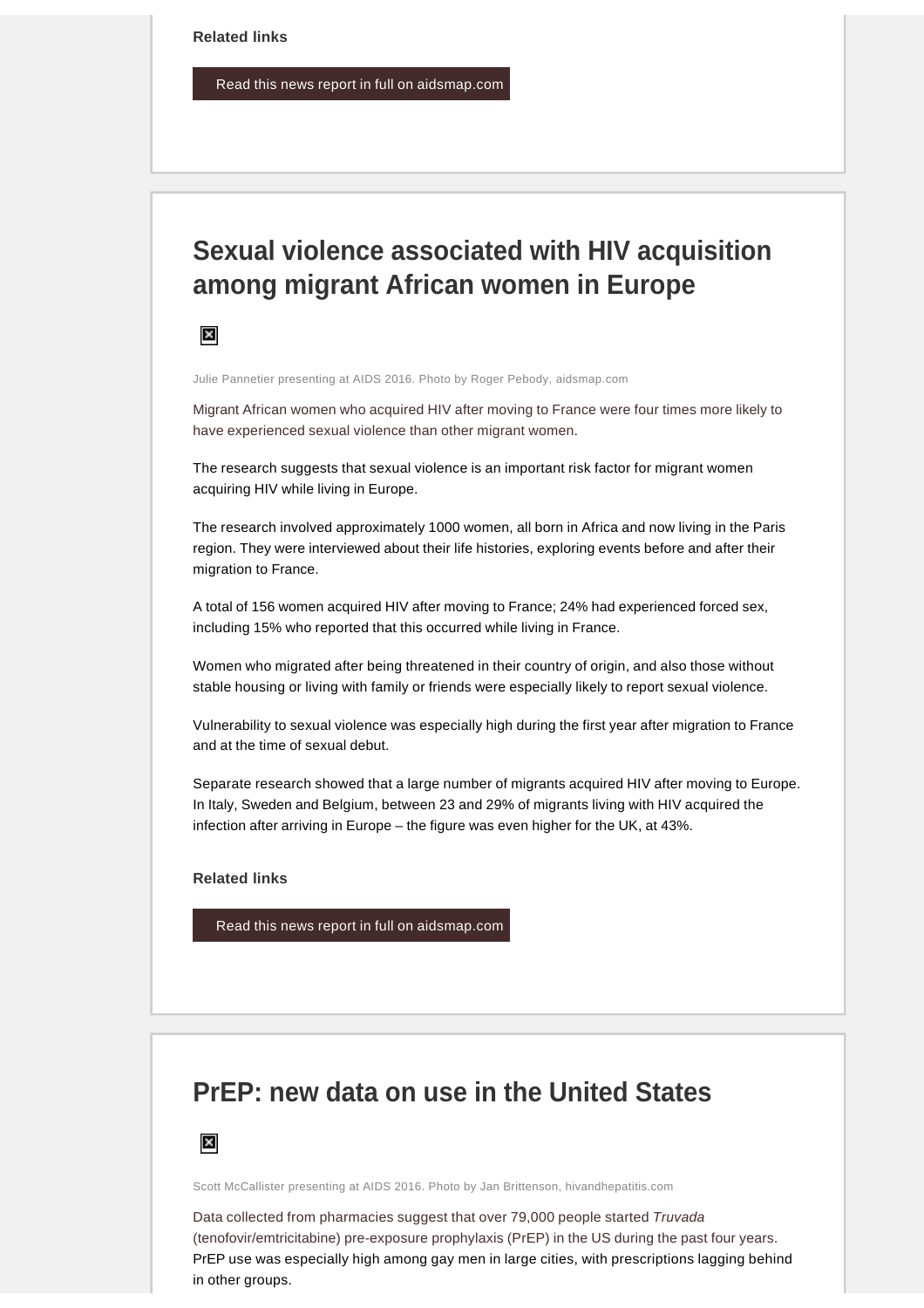[PrEP](http://www.aidsmap.com/PrEP/cat/1623/) was approved in the US in 2012. Uptake was initially slow, but use increased sharply in 2013 after gay and bisexual men began promoting PrEP within their communities.

To get a clear understanding of current use of PrEP, investigators from Gilead, manufacturers of Truvada, collected data from retail pharmacies in the US that dispense the therapy.

Their survey showed that over 79,600 individuals started the treatment between 2012 and 2016.

Over 60,000 of the PrEP prescriptions were dispensed to men, and the average age of those starting PrEP was 33 years.

Five states – California, New York, Texas, Florida and Illinois – accounted for over half of all prescriptions.

The data suggest that PrEP may not be reaching some populations at especially high risk of HIV, including young black gay and bisexual men, especially those living in states in the southeast of the US.

It's likely that these figures under-estimate the real extent of PrEP use in the US as they were unable to take account of non-prescription use.

**Related links** 

[Read this news report in full on aidsmap.com](http://www.aidsmap.com/PrEP-use-exceeds-79000-in-US-pharmacy-survey-but-some-groups-lagging-behind/page/3072084/)

#### **Prevention and treatment services for sex workers**



Frances Cowan presenting at AIDS 2016. Photo by Roger Pebody, aidsmap.com

[A randomised trial involving sex workers has failed to show that offering enhanced access to](http://www.aidsmap.com/Comprehensive-services-for-sex-workers-reduce-detectable-viral-load-but-enhanced-ARV-services-provide-no-extra-benefit/page/3072293/)  [ART and PrEP has benefits in terms of viral load suppression.](http://www.aidsmap.com/Comprehensive-services-for-sex-workers-reduce-detectable-viral-load-but-enhanced-ARV-services-provide-no-extra-benefit/page/3072293/)

This may be because the services and support offered to women in the control arm was already good enough to substantially improve health outcomes.

Comprehensive care and HIV prevention are rarely provided to [sex workers](http://www.aidsmap.com/Sex-workers/cat/1729/), a group especially vulnerable to HIV.

The World Health Organization (WHO) recommends that services should include access to condoms and contraception, HIV testing and counselling, referral to HIV treatment services, management of sexually transmitted infections (STIs), and legal and peer support.

In the present study, these services were provided as standard. An intervention arm received enhanced services, including provision of ART at a specialist sex worker clinic for women with HIV, the offer of PrEP and SMS reminders to test again for women testing HIV-negative, adherence support for ART and PrEP, and enhanced community mobilisation.

The study was conducted in Zimbabwe and the endpoint was the proportion of sex workers who had a viral load that was potentially infectious – defined as above 1000 copies/ml.

The study confirmed that female sex workers in Zimbabwe have an extremely high risk of acquiring HIV.

At the start of the study, 30% of individuals in both the intervention and control arms had a viral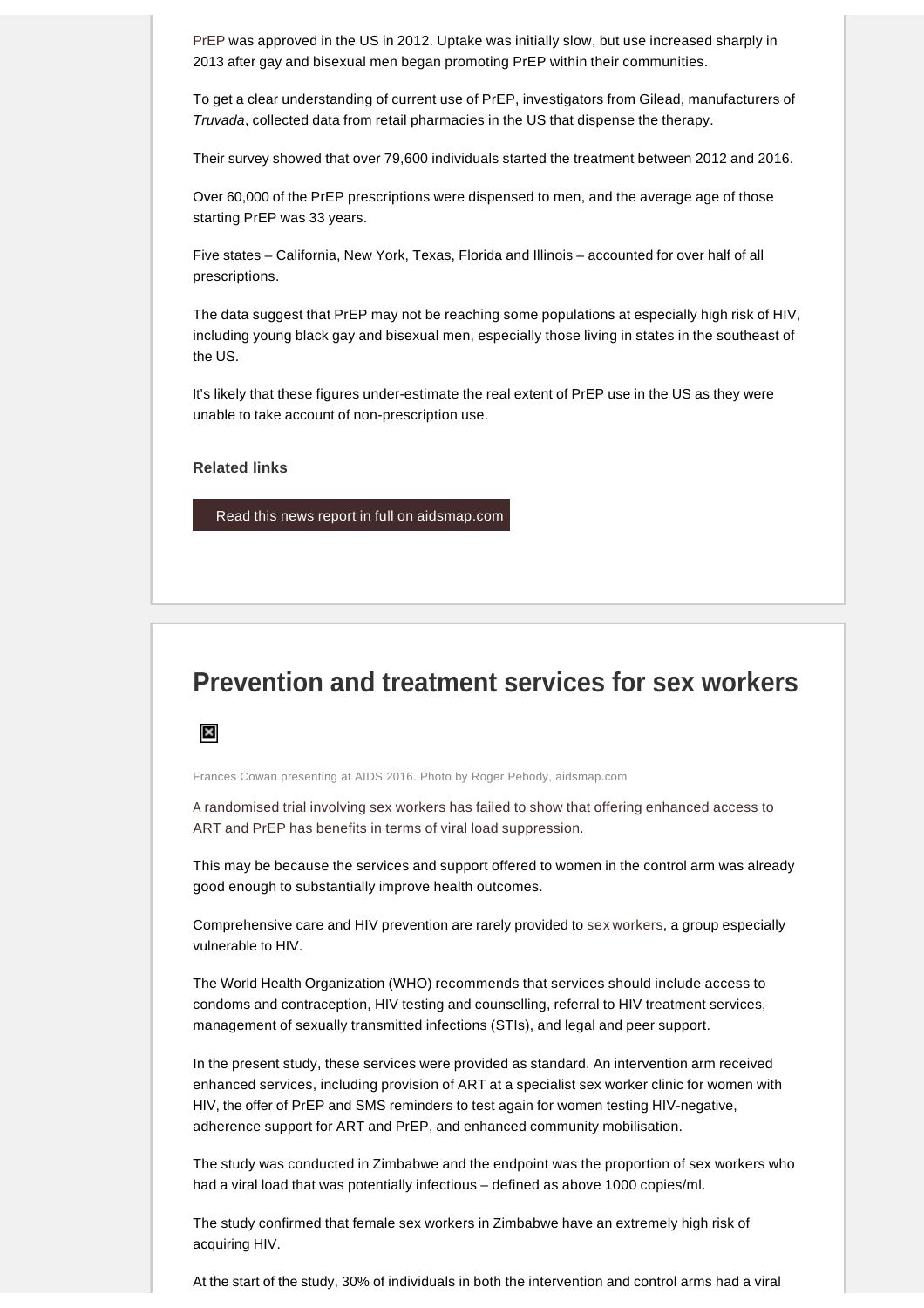load above 1000 copies/ml.

But during follow-up, this dropped to 19 and 16%, respectively, a non-significant difference.

Treatment cascade results were good: 80% of women in both study arms with HIV had been diagnosed; 83% of women with diagnosed HIV were on ART; and 89% of women on ART had an undetectable viral load.

There was some concern and suspicion about PrEP, but peer support from other sex workers helped to address these concerns.

**Related links** 

[Read this news report in full on aidsmap.com](http://www.aidsmap.com/Comprehensive-services-for-sex-workers-reduce-detectable-viral-load-but-enhanced-ARV-services-provide-no-extra-benefit/page/3072293/)

## **HIV criminalisation on the rise**

 $\boldsymbol{\times}$ 

Protesters on stage with dignitaries and Justice Edwin Cameron at AIDS2016. Photo©International AIDS Society/Abhi Indrarajan

[The number of countries criminalising HIV non-disclosure to sexual partners is increasing, new](http://www.aidsmap.com/HIV-criminalisation-on-the-rise-especially-in-sub-Saharan-Africa/page/3072484/)  [research shows](http://www.aidsmap.com/HIV-criminalisation-on-the-rise-especially-in-sub-Saharan-Africa/page/3072484/). The findings were presented at the Beyond Blame pre-conference held in Durban this week.

Globally, 72 countries and 30 US states have laws that [criminalise HIV non-disclosure or](http://www.aidsmap.com/HIV-and-criminal-law/cat/1686/)  [transmission.](http://www.aidsmap.com/HIV-and-criminal-law/cat/1686/)

Prosecutions for non-disclosure, exposure/perceived exposure to HIV, and unintentional transmission have been recorded in 61 countries. Of these, 26 have HIV-specific laws, with other jurisdictions applying existing public health/criminal legislation.

So far, 30 countries in sub-Saharan Africa have laws criminalising HIV transmission or nondisclosure.

Fear, moral panic, stigma, and attempts by the state to restrict sexual autonomy were all identified as factors driving criminalisation.

The conference heard about the devastating personal impact of being prosecuted for nondisclosure.

**Related links** 

[Read this news report in full on aidsmap.com](http://www.aidsmap.com/HIV-criminalisation-on-the-rise-especially-in-sub-Saharan-Africa/page/3072484/)

## **Vaccine trial to start later this year**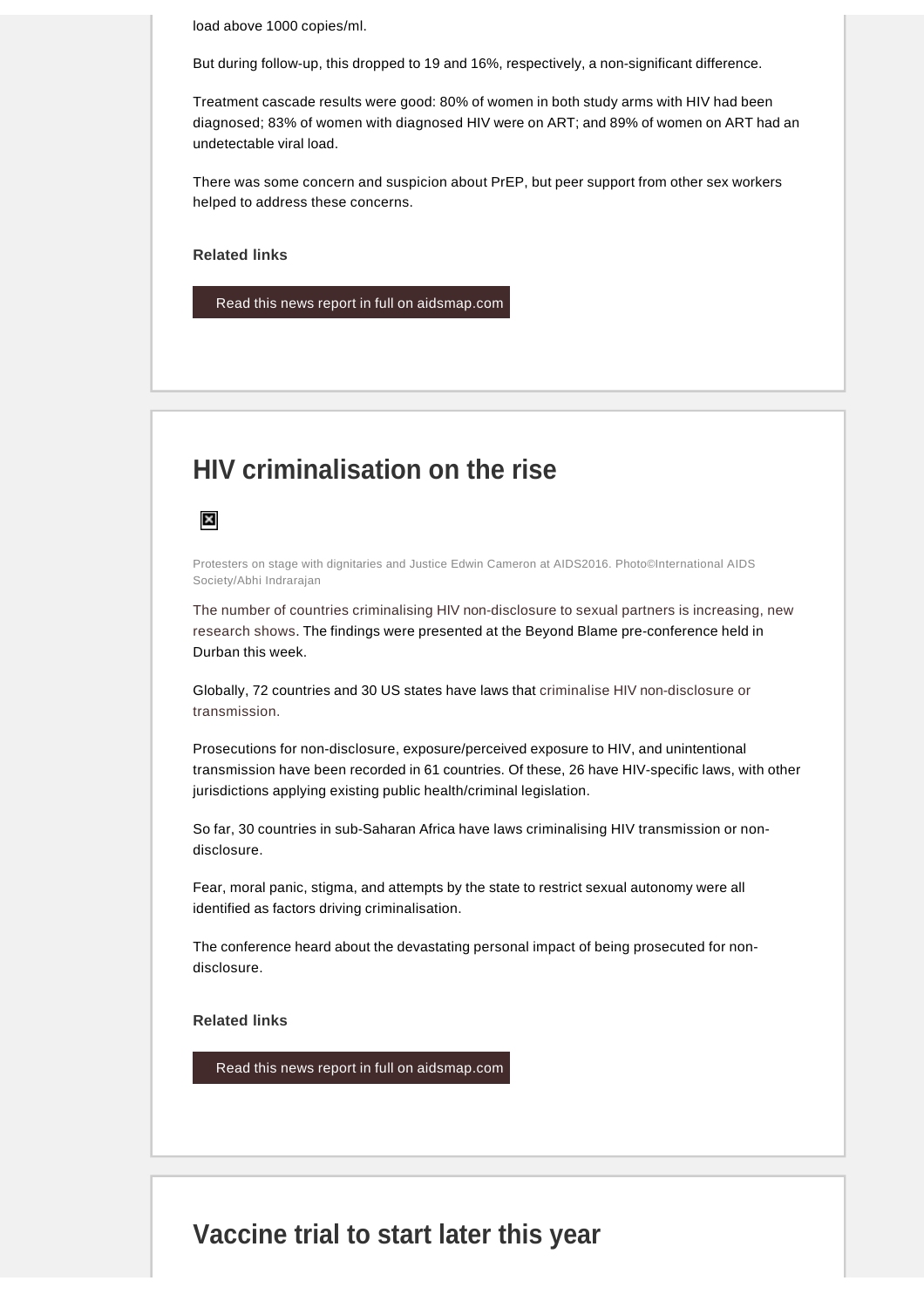Linda-Gail Bekker presenting at AIDS 2016. Photo©International AIDS Society/Steve Forrest/Workers' Photos

[A trial examining the efficacy of a vaccine against HIV will start later this year, the conference was](http://www.aidsmap.com/Its-all-go-for-a-new-HIV-vaccine-efficacy-trial-this-year/page/3072412/)  [told](http://www.aidsmap.com/Its-all-go-for-a-new-HIV-vaccine-efficacy-trial-this-year/page/3072412/).

The [HVTN 702](http://www.avac.org/trial/hvtn-702) study will enrol 5400 men and women in South Africa and is planned to last for four years.

The efficacy of the vaccine has already been explored in an ongoing pilot study – HVTN 100, involving 252 patients in South Africa, 42 of whom were given a placebo. The initial results show promise, producing an antibody response in all individuals and a CD4 response in over half.

**Related links** 

 $\overline{\mathbf{x}}$ 

[Read this news report in full on aidsmap.com](http://www.aidsmap.com/Its-all-go-for-a-new-HIV-vaccine-efficacy-trial-this-year/page/3072412/)



# **Support our work**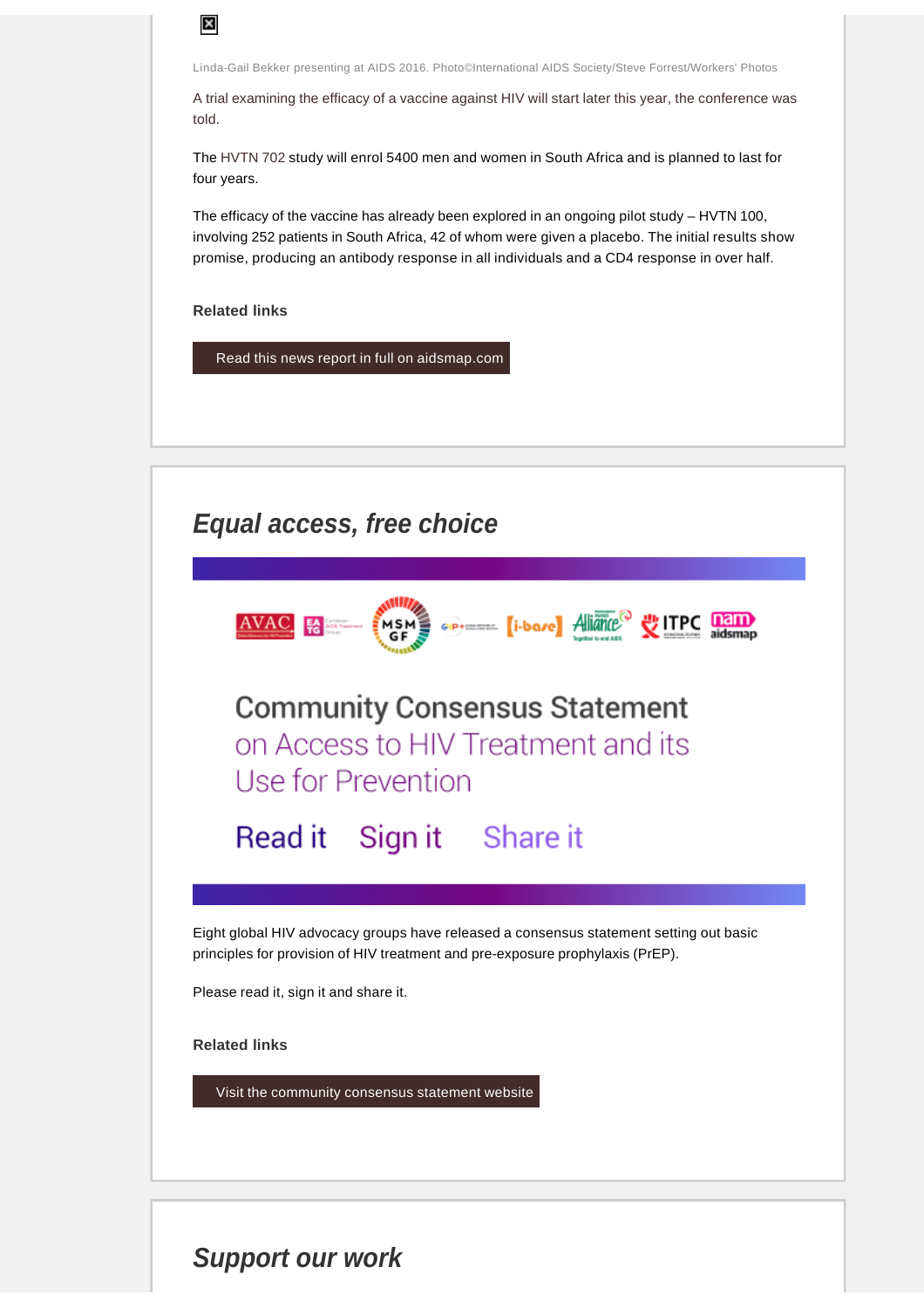NAM continues to be a great source of scientifically accurate yet readable information. This is a rare thing. Support it.

This message from one of our supporters made us smile! As a charity we rely on donations to continue our work and are so grateful for every gift we receive, no matter how big or small.

We believe passionately that independent, clear and evidence-based information lies at the heart of empowering people to make decisions about their health and live longer, healthier, happier lives.

If you can feel you can support our work with a donation, you can do so online at [www.aidsmap.com/donate.](http://www.aidsmap.com/donate)

Thank you.

 $\boldsymbol{\mathsf{x}}$ 

 $\boldsymbol{\times}$ 

**Related links** 

[www.aidsmap.com/donate](http://www.aidsmap.com/donate)

[Connect with NAM on Facebook:](http://www.facebook.com/pages/NAM-the-HIVAIDS-information-charity/99971718192) Keep up to date with all the exciting projects, latest achievements and new developments that are going on in the world of NAM.

Follow NAM on twitter for links to hot off the press news stories from our editors  $\vert x \vert$ covering key developments and conferences as they happen. Our news feed is linked to [www.twitter.com/aidsmap\\_news](http://www.twitter.com/aidsmap_news) and we also tweet from [www.twitter.com/aidsmap](http://www.twitter.com/aidsmap).

Follow all the conference news by [subscribing to our RSS feeds](http://www.aidsmap.com/news/News-feeds/page/1444172/).

NAM's news coverage of the International AIDS Conference has been made possible thanks to support from Merck & Co. NAM's wider conference news reporting services have been supported